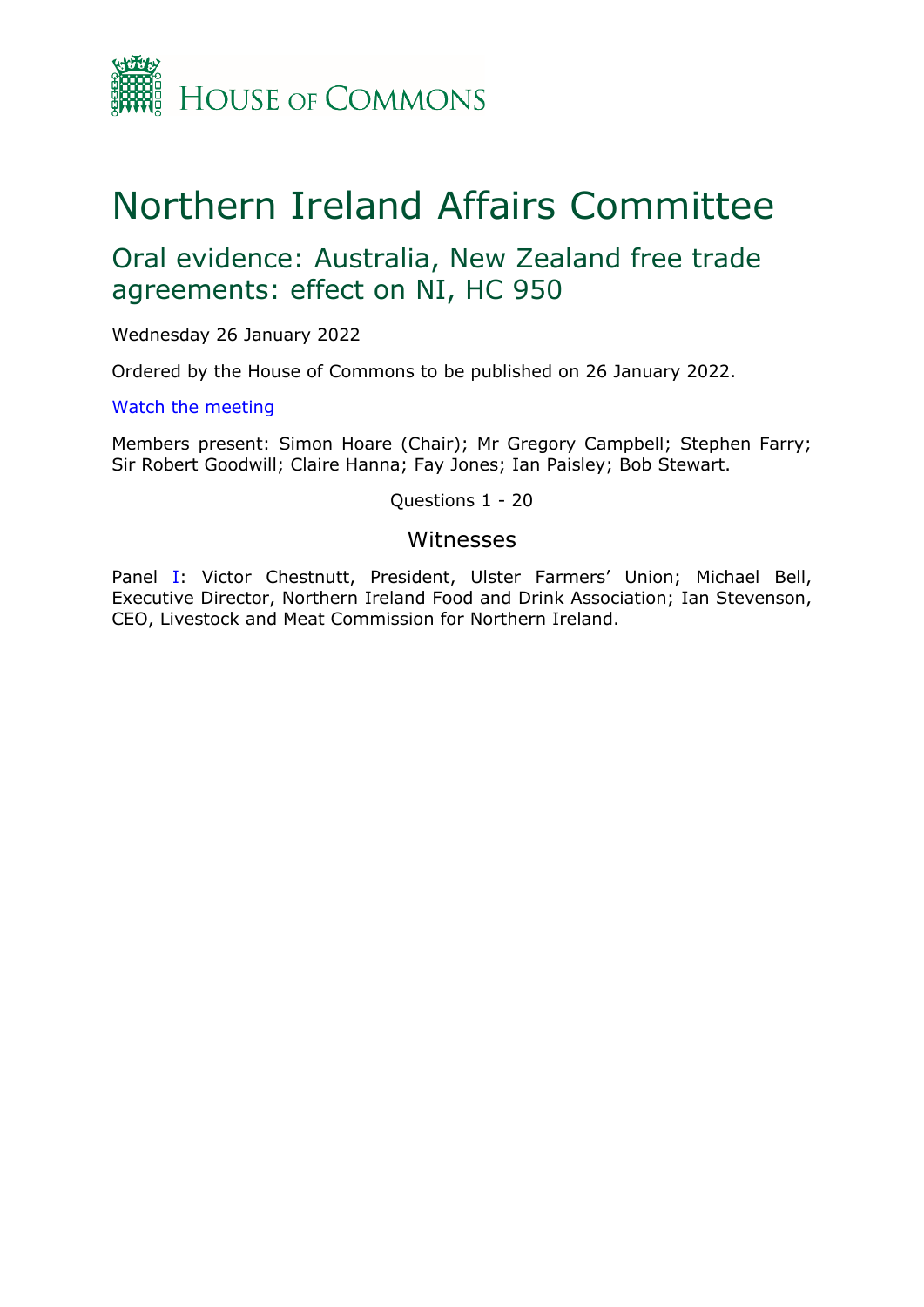

## Examination of witnesses

<span id="page-1-0"></span>Witnesses: Victor Chestnutt, Michael Bell and Ian Stevenson.

Q1 **Chair:** Good morning, colleagues, and good morning, gentlemen. Welcome to this session. This morning we are going to be looking at the proposed Australia and New Zealand free trade agreements. Gentlemen, as you know, we are under some time pressure this morning, so we will aim to cover as much ground as we can as speedily as possible. Can I give the thanks of the whole of the Committee for joining us this morning?

Before we turn to questions, it would be remiss of me not to note that one of our colleagues, Mary Kelly Foy, lost her mother a few days ago. She is obviously not here this morning, and I know all Committee members will join me in sending her our condolences and prayers. May her mother rest in peace.

Gentlemen, what is your assessment of the differential in animal husbandry standards between both parties to these agreements and the impact of this on the cost to meat consumers? Could you also turn your thoughts to what, if any, headroom there is for growth in the Northern Irish lamb and beef production sectors?

**Victor Chestnutt:** Good morning and thanks for the opportunity to participate in this session. Number one is the size of our country. Journey times are a lot different. There is the size of our farms. Our animals are treated as individuals, whereas, in some of these other countries, it is massive feedlots, so there is quite a difference.

On the question of whether there is headroom to produce more in Northern Ireland, we are facing climate Bills in Northern Ireland that our Assembly is debating as we speak. There are two Bills on the Floor of the House, one of which, the private Member's Bill, had no assessment, according to KPMG. KPMG said that it would wipe out 86% of Northern Ireland livestock. We are facing a situation where we are struggling to get our MLAs to follow the Climate Change Committee's recommendations. They are made to enable the UK to get to net zero by 2050, but in Northern Ireland it has been recognised—because we produce enough to feed 10 million people—that the climate probably will put a restriction on increasing the output from our industry.

**Chair:** Michael, do you have any thoughts on that?

*Michael Bell:* There are short-term, medium-term and long-term views on this. If I take the short term first, we have a labour shortage crisis in the industry. That is our single biggest problem. We cannot get enough labour to satisfy our customers with the workload that we have today. We then have a capital investment problem. Indeed, this was highlighted by the Kendall report, which was published last night. Northern Ireland is the only part of the UK where there is not a capital support scheme for agrifood. It exists everywhere else. Those are the short-term issues.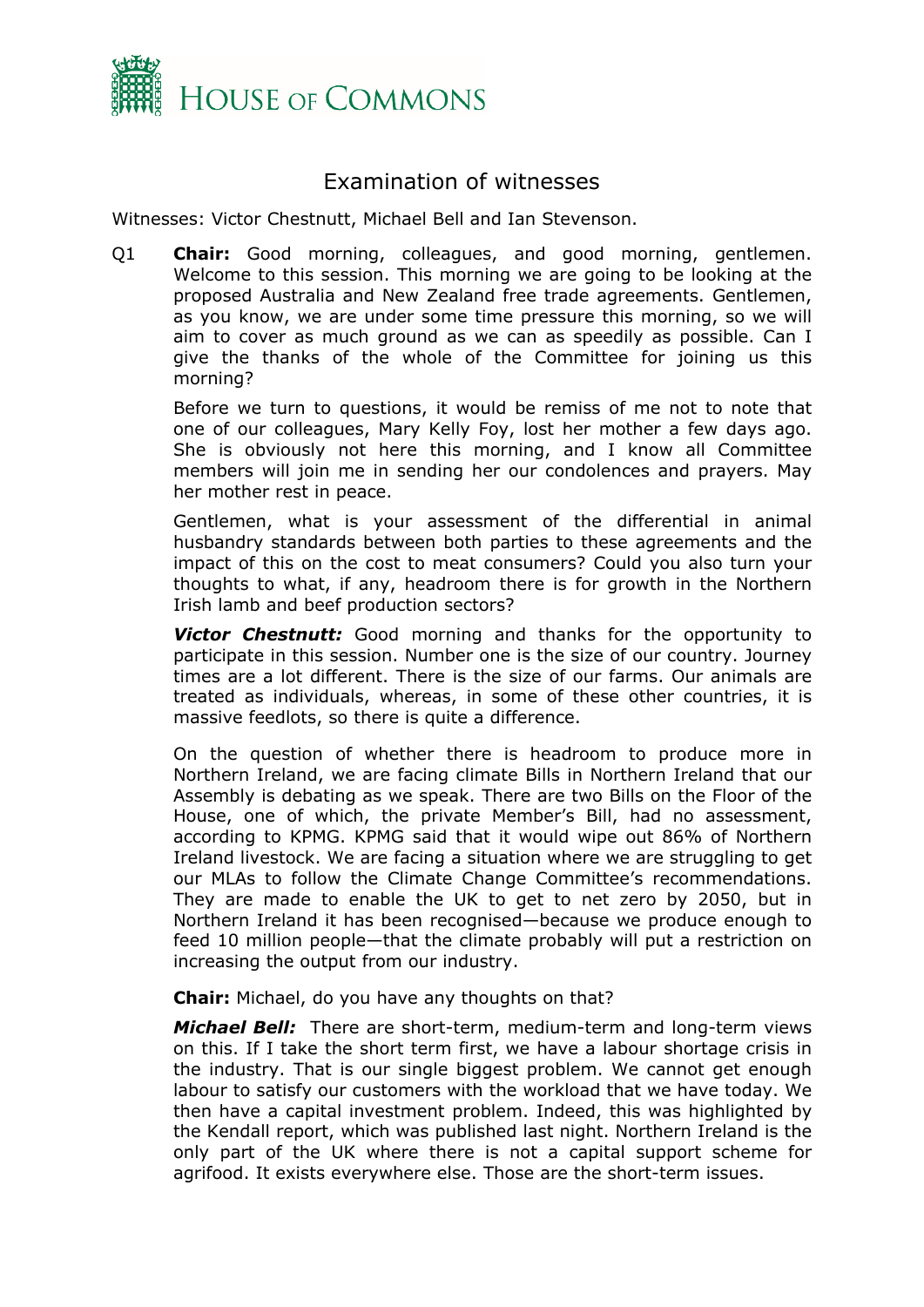

Victor has pointed to the longer-term issues very clearly. We are concerned about the deals that have tapers. Some tapers are extremely short, for example four years for apples. The longer-term tapers, such as beef, are documented as 16 years. However, because the deals are structured the way they are, we are left to rely on anti-dumping in terms of goods coming to us and the robustness of those anti-dumping measures.

Finally from me, we have the dilemma of food miles—exporting to the other side of the planet and importing from the other side of the planet given that we have one part of Government speaking clearly on that and another part of Government encouraging global trade.

*Ian Stevenson:* Not wanting to repeat what has already been covered, in terms of the standards piece, when it comes to international trade, we here in Northern Ireland are very familiar with trading on international markets. We export quite a bit of our product outside the UK, and most exporting nations will comply with the relevant standards of the nations with which they trade. No doubt, Australia and New Zealand will seek to do that as well, as part of any international trade that they intend to continue or grow with the UK.

Where we are in Northern Ireland, our relative production standards would tend to go way beyond those necessarily required for basic international trade. We have some world-leading standards in terms of quality assurance and our Food Fortress, which gives us one of the safest feed supply chains in the world. One of the concerns we have with regard to standards is that we do not find ourselves in a race to the bottom and that some of the world-leading standards that we have do not get eroded.

**Chair:** We will come on to the standards issue directly.

*Ian Stevenson:* In relation to the impact on consumers, I expect that is something we will come on to later as well. That is one of the concerns we have in relation to the sheer scale of the potential impact. I know some of the aspects of the 10 key benefits that are outlined by DIT in terms of both deals do not necessarily mention the value to the UK food and drink industry of these trade deals. Also, it mentions the potential for consumers in the UK to get products cheaper than they may have done hitherto. That certainly causes us concern.

In terms of the headroom to grow our sector, certainly that is something that we are all very focused on at the moment. Victor rightly mentioned climate change as being one of the key challenging points that our industry is facing at the moment. There is a whole plethora of challenges and opportunities that we are trying to wrangle with at the minute in relation to Brexit, but also around new agricultural policy and some of the ramifications of that—how that manifests itself. From a Northern Irish context, we supply enough food to feed 10 million people, relative to our population of 1.7 million, so we have significant headroom and want to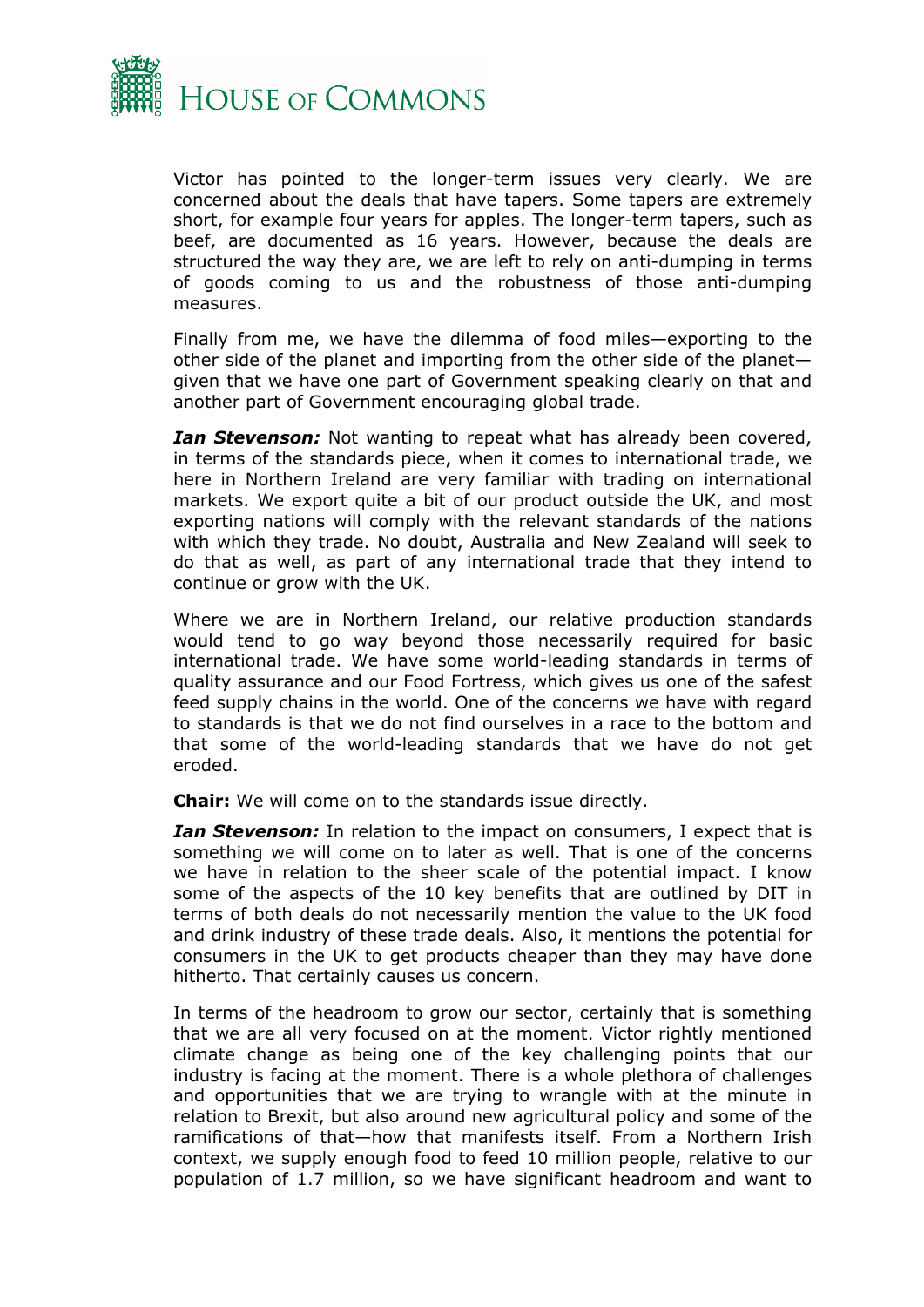

maintain that headroom, in terms of our potential to supply that market with raw material, which is largely on our doorstep, in the UK and western Europe.

Q2 **Chair:** A nod or shake of the head from the three of you will suffice. Would I be right to presume that there is some disappointment that the climate change issue that has been mentioned is, effectively, ducked in the FTA? I see what I would describe as three vehement nods from our witnesses.

Victor, this is probably a question directed to you as a producer. Anecdotally, the response could be, as we understand it, that the UK's farming unions have wondered why we have signed up to what we have signed up to. The Australians and the New Zealanders are wondering exactly the same thing, because it is so beneficial to them and less beneficial to our producers. Could you say a word or two about what the response has been from your counterparts, as you understand it, in Australia and New Zealand towards this FTA?

*Victor Chestnutt:* I suppose delight, if not disbelief, that all their lucky stars fell at once—that we just seemed to be so mad to rush off and leave Europe that we wanted a trade deal at all costs. Yes, the fact will be put up to us that New Zealand does not fill its quota for lamb at the minute, but it was asking for wide open doors and it got that. You have to ask why it was asking for that.

The reason for that is that trade is good and easy at the minute, so it is not affecting us at the minute too badly. If that changes, as it does from time to time, our doors are flung wide open. Ultimately, this may be good for consumers in the short term, in that it could drive down the price of some food. In the long term, we lose food security. We lose the local provenance of our food. In the long term, it will be bad for consumers in the UK.

We need to do this with a balanced approach. You are exactly right on the question you got us to nod to. It gives us no confidence at all when, within that document, it talked about the UK leading and using its presidency at the UK COP26 to push for ambitious international action on climate change, and yet we all strive and run ahead to do a trade deal with a country that did not even feel it was worth its while to attend COP26. We are very concerned about that.

Q3 **Ian Paisley:** I have a very brief one to Mr Stevenson and Mr Bell. Could they confirm that the private Member's Bill on climate change will proportionately do significantly more harm to the agrifood sector in Northern Ireland than anything contemplated by the FTA or its impact?

*Ian Stevenson:* In terms of the private Member's Bill, certainly all my colleagues on the call here will have been very concerned about the aspects of the private Member's Bill, to the extent that there had been no independent economic impact assessment of that private Member's Bill before it appeared with your colleagues in the Assembly.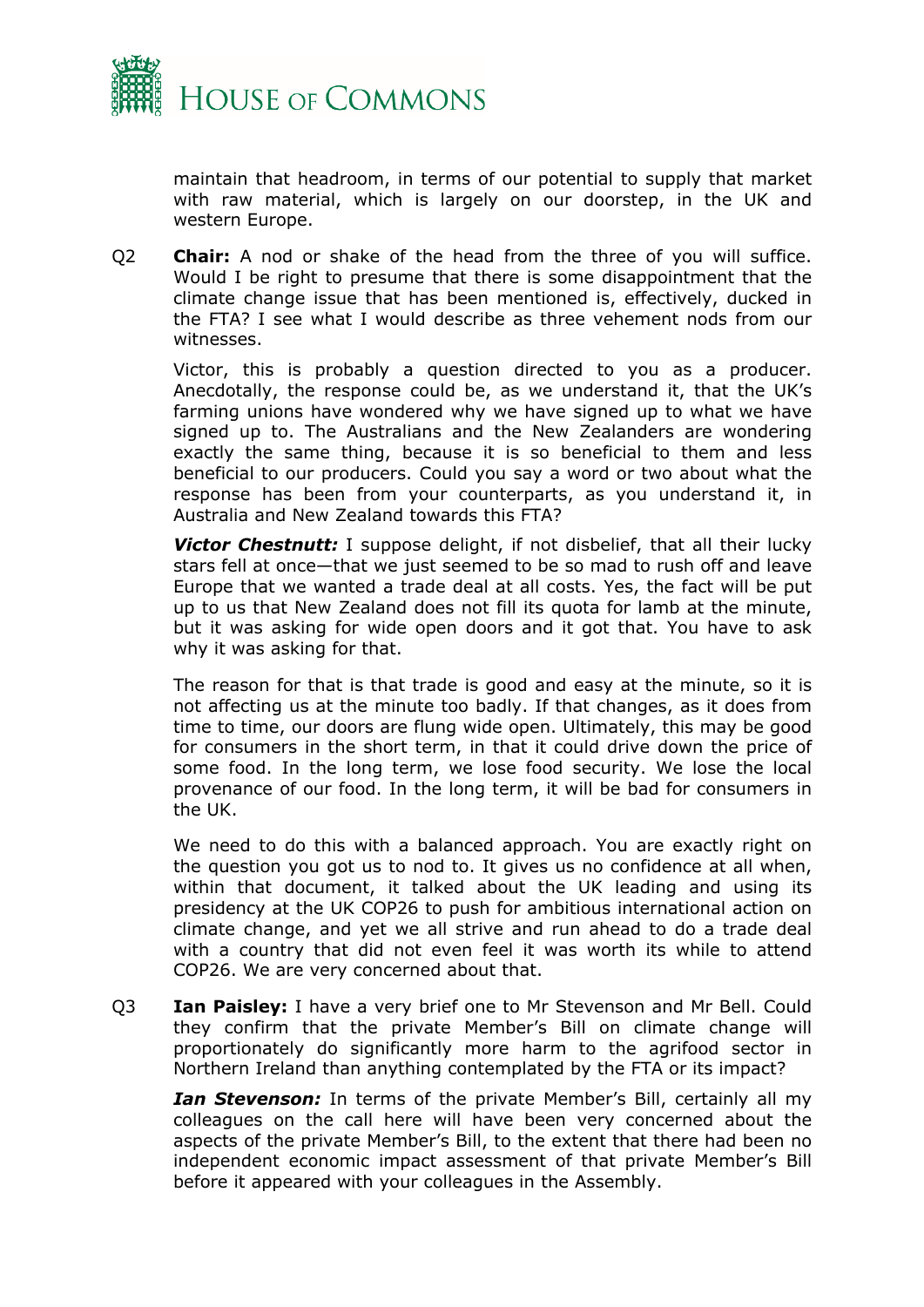

Through working with my colleagues on the call here and other stakeholders, we commissioned KPMG to do an independent economic impact assessment of that. The outworkings of that are very stark. We could be facing an 86% reduction in livestock numbers in the cattle and sheep sectors in Northern Ireland, which is 25% of our industry's output, which is the sector I work in. That gives you the sense of starkness of the consequences of that Bill.

Q4 **Ian Paisley:** Any impact of the FTA, any downside in the FTA, could pale into absolute total insignificance as a result of that Bill.

*Ian Stevenson:* I suspect that you are correct in that analysis. At least in an FTA, yes, you are facing more competition from international players, but through the climate change private Member's Bill you would almost have to wipe out profitable businesses to achieve the targets that are being set.

It is not even a case of being competitive. It is basically saying that, even if you are a competitive business, you can no longer operate, because there is not the headroom for you to operate. That is effectively what the private Member's Bill does. It basically destroys good businesses. It is a very alarming piece of legislation if it happens to get its way through the Assembly. It is something that I think my colleagues on the call would probably agree with me on.

*Michael Bell:* I agree with my colleague. Again referring to the Kendall report from last night, there is no question that the environment is an issue we need to address, but we need to address it sensibly, in a measured way and with investment to reach new targets. The alternative Bill is the way to go. I completely agree.

The last thing I would say is that the damage for Northern Ireland is of a scale never seen before. A quarter of our entire private sector is predicated on agrifood. It is 113,000 jobs and the core of that is the farming sector.

Q5 **Chair:** That puts it into sharp relief. With a one-word answer—it is either "confident" or "not confident"—what is your confidence or otherwise, please, in the anti-dumping rules that currently prevail?

*Victor Chestnutt:* Not confident.

*Ian Stevenson:* I would agree.

*Michael Bell:* They are not tested, and on that basis I am not confident.

Q6 **Chair:** That is helpful. Victor, I am going to ask you a very quick question. There appears to be a trend, where breeds allow for it to happen, of sheep farmers moving to, effectively, year-round production either lambing in the spring or lambing in the late summer/early autumn. Is that a trend that you are seeing in Northern Ireland? Do you expect it to grow?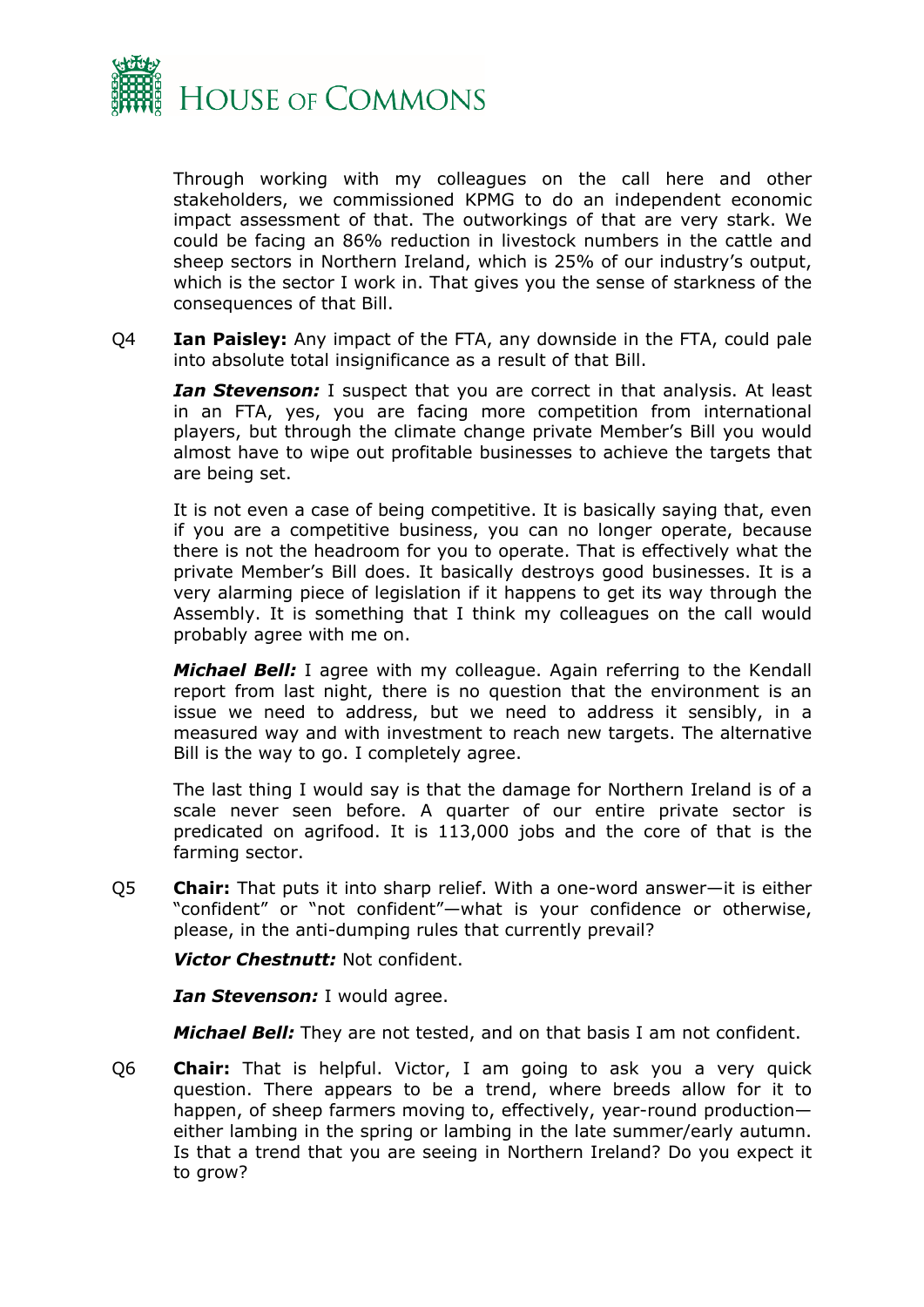

*Victor Chestnutt:* We have not seen that trend in Northern Ireland, but we have a situation in Northern Ireland where 75% of our ground is in LFAs, and they tend to lamb later in the spring. While some lowland flocks will lamb January/February, the hill flocks will lamb April/May. That means that, with all those lambs that are maybe slower performing, production carries on in a fairly even scenario throughout the year. There is a shortfall, probably, in March, April and May, but that is the height of it. Ian will be better placed to answer the one on numbers and supply.

**Chair:** Mr Stevenson, the ball has been passed to you by Victor. What is your quick overview on that?

*Ian Stevenson:* In terms of supply throughout the year, there is often this misconception that product maybe is not available throughout the year. That would not be the case. There are more peaks and troughs in supply, but we are seeing more of a supply of product fit to supply the market all year round. That is the norm in all sectors now. We are seeing that.

Q7 **Fay Jones:** Good morning. I wanted to ask about the practicalities and the engagement that the Government took towards you and your sectors as they negotiated the free trade agreement. I wondered if you would talk about the consultation that the Government engaged in with you.

*Michael Bell:* The consultation took place in December 2018 and January 2019, at the worst possible time for the industry. The UK did not have power to negotiate a trade agreement and there was no certainty on the outcomes with the EU at that moment in time. For us, as an industry, that was our number one concern. The levels of responses from industry were minimal and the concern has always been that the negotiated deal was based on limited insight from UK industry.

The deal with Australia was negotiated in the midst of a pandemic, post Brexit, and market realities have changed significantly because of this, in comparison to when they undertook the consultation. Government prioritised a fast deal with these markets, we can only surmise, alongside the renegotiated deal with Japan, as part of their strategy to secure entry to CPTPP as the overarching aim. In the interests of brevity, I will stop there.

*Victor Chestnutt:* I sat on the Trade and Agriculture Commission. Yes, we engaged through that with industry in Northern Ireland. The trade advisory groups were supposed to help negotiators. It is quite telling that the first they heard of this trade deal was when it appeared in the press. I do not think you can say that the engagement was up to standard in that instance. The Trade and Agriculture Commission did a lot of work. We had a lot of meetings. We had varying news and ended up with a compromise document thrashed out between us, presented to Government in March, and the response came in October. Meanwhile, these other trade deals had been agreed in principle. We were concerned that not enough credence was given to this document from the Trade and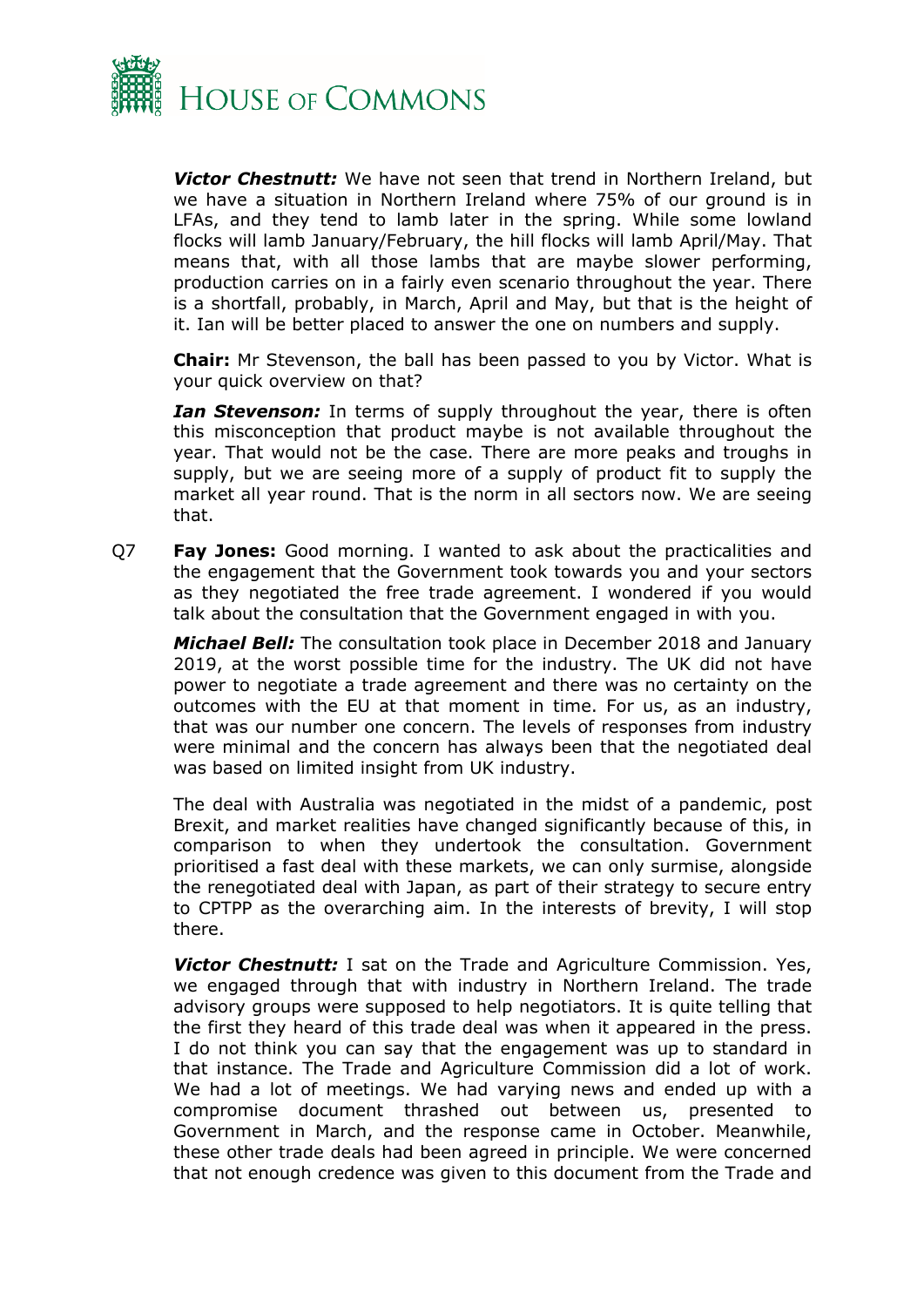

Agriculture Commission, which took so much time and effort to get the balance that we thought was in there.

**Fay Jones:** Mr Stevenson, did you have anything to add?

*Ian Stevenson:* I do not have a lot to add, other than, as Victor has rightly said, in terms of the industry representatives that contributed to the Trade and Agriculture Commission and the various subgroups from that, there were some very professional people who could represent our industry very well within those.

One challenge from that—and certainly it was a criticism that I had heard back from some of the people involved—was that people participating in that from the UK side were signing non-disclosure agreements and keeping what is quite sensitive information protected within that, but there were concerns expressed to me that some of that information was publicly available in Australia and New Zealand—some of the key aspects that were not necessarily being communicated back home but were in the international arena. That was a frustration that was communicated back to me in terms of how some of those committees operated.

Q8 **Fay Jones:** Do you have evidence of that, or is that anecdotal?

*Ian Stevenson:* It is based on feedback from participants in that group. I was not involved in the group, so I cannot comment in that regard. In terms of being fully transparent and open with regard to the sensitivities of some of the key discussion points, it is important that there are adequate means of consulting with industry colleagues, but protecting the sensitivity of that information is critically important as well.

Q9 **Fay Jones:** I have a further quick question. To what extent do you think the UK Government have prioritised the interests of Northern Ireland food and agriculture in the construction of both trade deals that we are talking about this morning?

*Ian Stevenson:* Our Agriculture Minister, Edwin Poots, quite publicly acknowledged correspondence he had with George Eustice with regard to his concerns about the Australian deal in particular, and the protection of domestic producers in Northern Ireland after full liberalisation and the potential impact of that, such as potentially displacing Northern Ireland's position in the UK market by opening up that market to much more competitive pressures. There are concerns that have been raised within Northern Ireland by our own Agriculture Minister.

Q10 **Mr Campbell:** People who were not following the whole issue of the current private Member's Bill in the Assembly will be alarmed at what Mr Bell said could be the potential implications. Perhaps what Mr Bell has told us today might hopefully have some effect. On the Northern Ireland Assembly and its working and approach to the free trade agreements, how do all three of you think the Assembly has responded with regard to the actual trade negotiations that were leading up to the FTAs and since, in terms of its representation of your sector? Can you give it to us from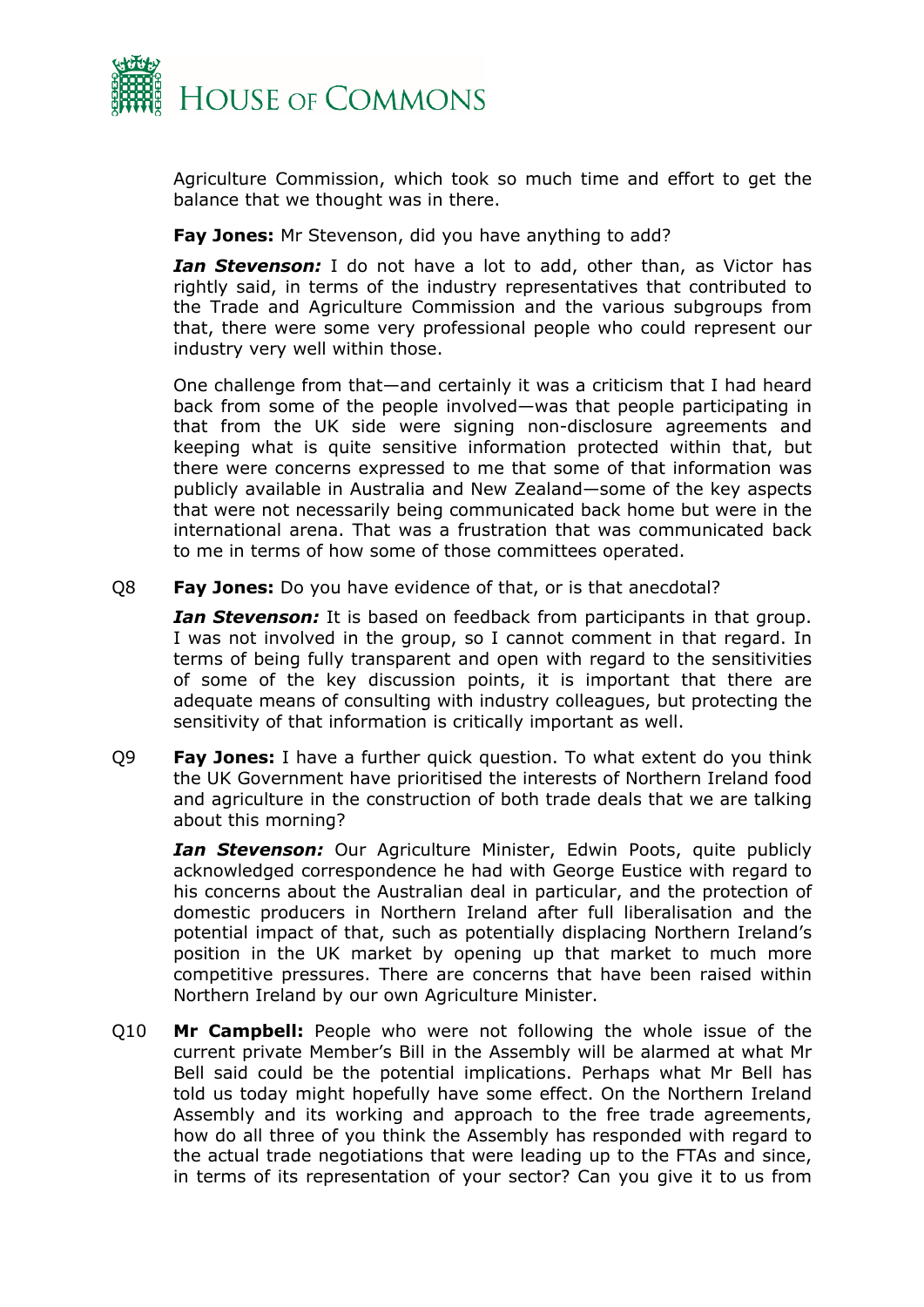

your different perspectives?

*Victor Chestnutt:* Good morning, Gregory. You mentioned the private Member's Bill. There are three figures I want to bring to you first. Beef and sheep farms operating on less productive land could see a decrease in farm numbers of 98%—14,800 farms ceasing to operate. Beef and sheep farms operating in the lowlands could face a fall in numbers of 79%, with 4,100 farms ceasing to operate. The dairy sector could see a decrease of 86% in a number of farms; 2,250 farms would cease operations. Given a context of 24,000 farms in Northern Ireland, that would take over 19,000 of them out of production. Those are not my figures. Those are the independent figures compiled by KPMG. That is why we are so concerned.

To go on, on how the Northern Ireland Assembly responded, I cannot for the life of me see why the Green party, in proposing this Bill, kept so quiet when trade deals were done with a country that, as I said before, did not attend COP26. Western European red meat and dairy production is at 52% of the world average. If we wipe out our production here and import it from somewhere else in the world, we will make that problem far worse.

South America—Brazil—said that it was going to stop deforestation by 2045. There was not a squeak out of the Northern Ireland Assembly. If I had a farm and half of it was covered in trees, and I was of a mind to get rid of the trees and said, "I am going to stop cutting trees in 2045", I would be laughed out of court, because I would have every tree cut that I needed to cut in that time. Yet the Northern Ireland Assembly never blinked an eyelid. We are disappointed.

**Chair:** Victor, I do not want to get too bogged down in the private Member's Bill. The points have been made on it. We are looking at the FTAs and time is tight.

Q11 **Mr Campbell:** I would like to hear from Mr Stevenson and Mr Bell on how they think the devolved legislature has operated in terms of the FTAs, very briefly. It can be a one-sentence answer possibly, if you can.

**Chair:** "Good", "bad" or "indifferent" would suffice.

*Michael Bell:* Minister Poots' comments are in the public domain and we are broadly in agreement with them. I would underline Victor's comments with the first three sentences from the summary of the Kendall report, published last night, which read as follows: "In many respects, Northern Ireland's agri-food sector has a seriously impressive story to tell. From a modest land base of around a million hectares, 70% of which is classified as less favoured area, it produces enough food for more than five times its own population. 77% of its produce is consumed beyond its borders".

If I contrast that with the UK as a whole, where 60% of food is imported, there is a general paucity of understanding of the position of Northern Ireland vis-à-vis the UK national position when it comes to food and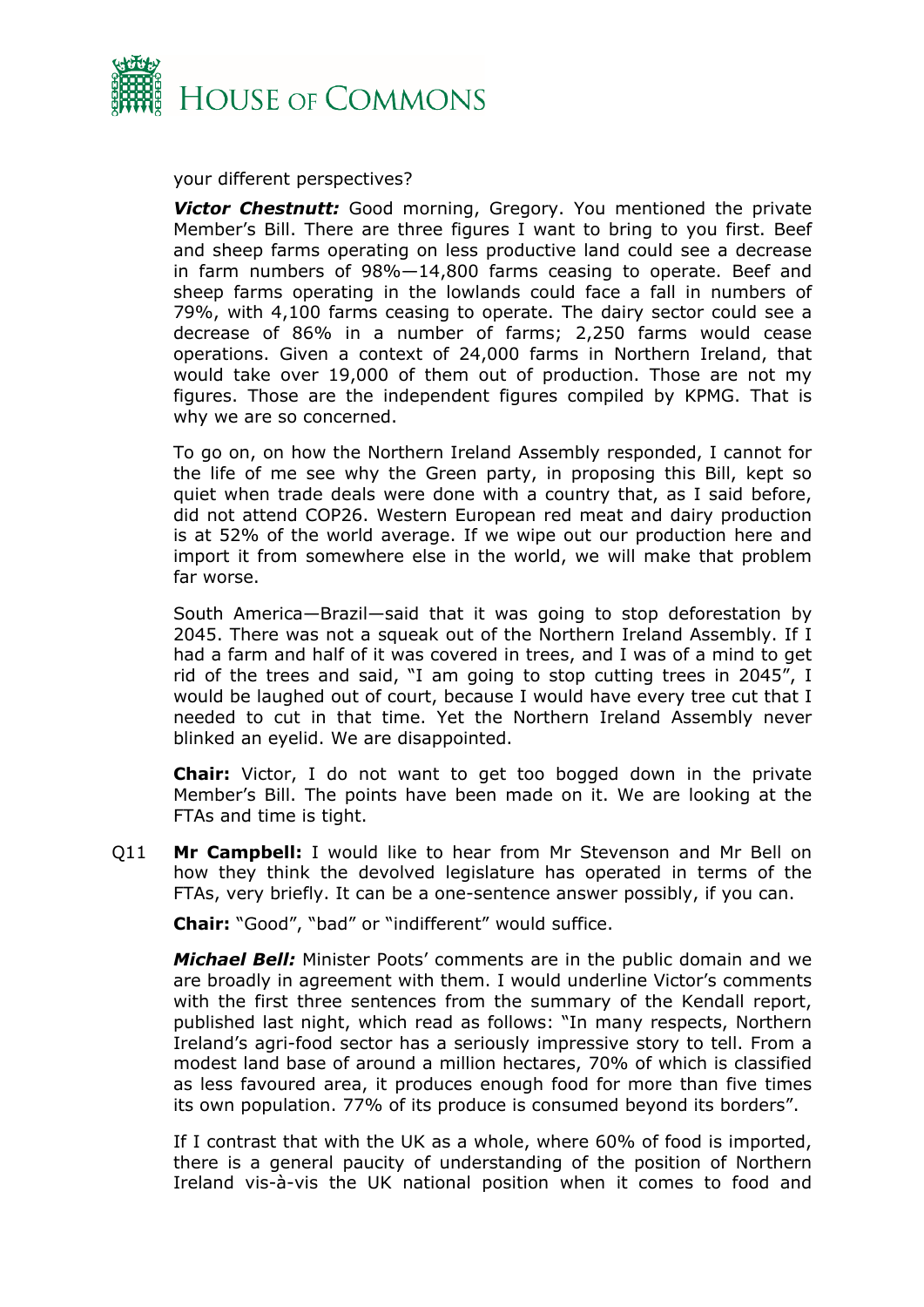

drink. That is my rather long way of emphasising the significance and sensitivity of this issue.

Q12 **Ian Paisley:** I buy all of that, gentlemen, but it is only fair that the point is made that Northern Ireland brings in  $E1.4$  billion of food products from the EU alone every year to feed its Northern Ireland population. What do you say to those who say that divergence away from that—bringing in an additional product line from Australia, New Zealand or other FTA deals done with other countries—is only going to eat into what we are already importing into Northern Ireland?

For example, Australia only exports food and drink into Northern Ireland to the value of £3.2 million every year. Compared to what the EU does, it is nothing. I expect a large amount of that is Australian wines. New Zealand does something similar, £6.6 million a year. I get the scepticism and the concerns, but is it right to be that fearful, given what we bring in from the EU each year?

*Michael Bell:* We are not anti-free trade, not in the slightest, but we need a level playing field. As an industry, we need environmental Bills and policies that we can work with. We need investment to allow us to achieve those new targets and capital support at least on an equivalent basis with our competitive other UK member nations and our nearest competitor, ROI. We need a labour supply to be able to deliver that. Given a level playing field, fine, but we are not on that level playing field at the minute.

**Chair:** That is a regulatory level playing field that you are talking about.

*Michael Bell:* Yes. If we are going to produce food to what I would argue are some of the highest quality standards in the world—my colleague already referred to Food Fortress—we have to be able to do that on a level playing field.

Q13 **Claire Hanna:** Hi, folks. We wanted to pick up on some of that discussion we have been having, your thoughts about the protocol and the way it will affect how Northern Ireland interacts with the agreements. We have discussed the fact that it is not a given that Australia and New Zealand would use their full tariff-free quota for exports such as sheep meat and beef. What impact would it have on producers if the full quota was used?

*Ian Stevenson:* If we take Australia, in terms of the scale of industry there, as you rightly said, at the moment there are not significant, huge volumes of beef coming from Australia into the UK market. This deal potentially opens up that avenue. Just take the Northern Ireland beef industry alone. Here in Northern Ireland, we slaughter about 450,000 cattle a year and produce roughly 175,000 tonnes of beef.

If you look at the scale of the deal that has been agreed, there is potential for that entire industry to be displaced in the market if the full volume of trade was to be taken up over time, as we move towards trade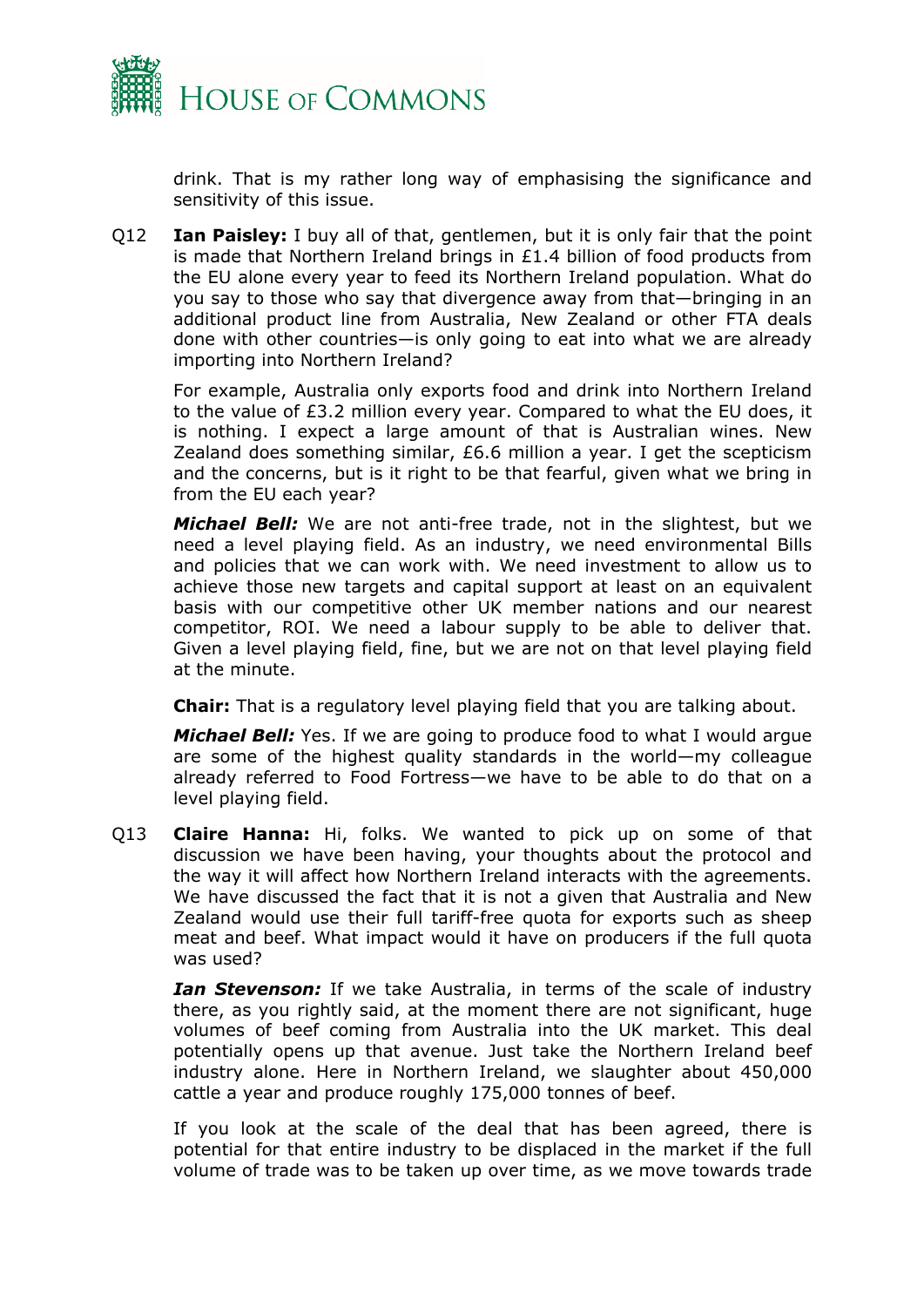

liberalisation. That is the potential scale of this. I am not saying that that will happen. Japan and the USA are the main destinations for Australian beef just now, but things can change. Market forces can change.

One big area that concerns us within the UK is not necessarily the fresh chilled meat supply, because that will probably continue to come from near neighbours and, hopefully, Northern Ireland will continue to be a key supplier of that fresh chilled market. The food service sector in the UK could be a major source of outlets for higher volumes of imported products. That could displace Irish product from the market, for example. Then that has to find another home. All these things have consequences and knock-on consequences.

**Claire Hanna:** They sure do. Victor, do you have anything to add on to that?

*Victor Chestnutt:* There is that ability to flood the GB market, which is our main market for our produce. Again, short term that may be of benefit to the consumer, but long term you lose that food security. We see what has happened with our energy when we started to depend on other countries. It is incumbent on any country to make sure that their food security does not go down below a critical level. We also lose that local provenance of food. Sorry for coming back to the climate, but it makes that problem far worse if we import more of the food that we consume.

Q14 **Claire Hanna:** EU tariffs on agricultural products might be higher than those under the new FTAs. Direct imports deemed at risk will not be able to enter Northern Ireland tariff-free. Do you expect that to have any impact on Northern Ireland producers, Michael?

*Michael Bell:* It is really hard to answer. We have so many moving parts at the minute. If I take a helicopter view of the protocol, we have six major issues in agrifood at the minute. I am going to use acronyms. If people need more on this, we can supply it later. There is SPS/P&R, customs and data, tariffs and TRQs, dispute resolution mechanism, the sheer cost of it all and divergence. We have all those issues to figure out at the minute, and then we have these deals' impact to try to analyse. I am not trying to avoid the question, but I am trying to say that we have so many moving parts that it is difficult to give a definitive answer.

**Claire Hanna:** We are not here to discuss the Climate Change Bill in the Assembly.

**Chair:** No, we are not.

**Ian Paisley:** We have done that.

**Claire Hanna:** Under the Climate Change—

**Chair:** No, we are not here to discuss the Climate Change Bill.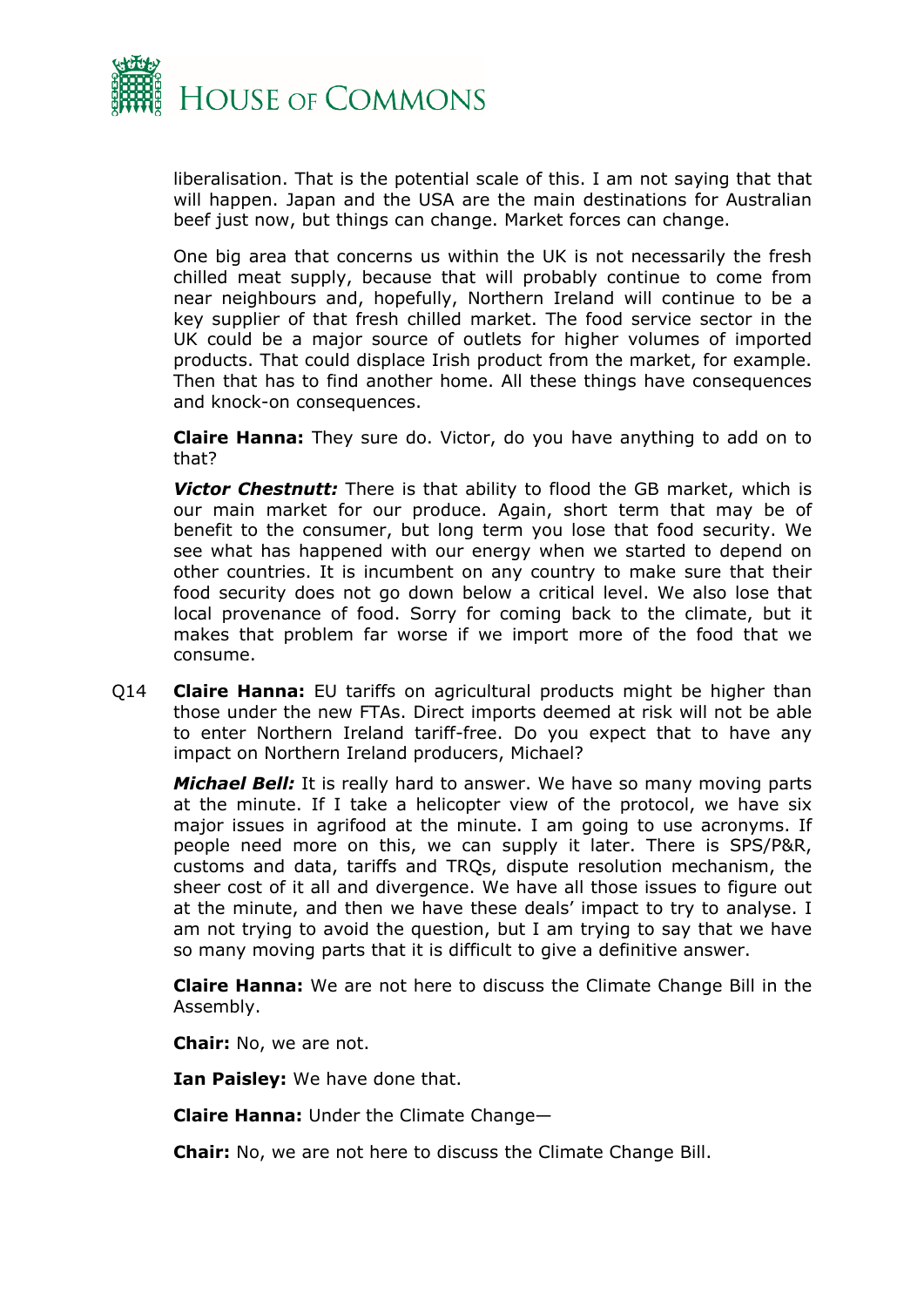

**Claire Hanna:** Okay. I was trying to find a way to relate them, but I am sure we will pick up again.

**Chair:** We have done that and, as somebody has reminded me, this is not within scope. Have you finished your questions, Claire?

**Claire Hanna:** I have not. I did not get the same latitude as my colleagues, but I am happy to hand over.

**Chair:** I do not want to have a debate on the Climate Change Bill, which is not part of the free trade agreement.

**Claire Hanna:** That is fine. Thank you.

Q15 **Bob Stewart:** Good morning, gentlemen. It is very nice to see you—to see you rather than be with you, unfortunately. We are quite pressed for time and my questions are all about the impact assessment, so I am going to bundle them together. Let us start with DIT's impact assessment. How useful do you think it was that it did not actually refer to the protocol? Do you agree that a free trade agreement between the UK and Australia will have a positive impact in Northern Ireland? Have the Government explained to you why their impact assessment methodology was changed? We do not need to spend too much time on that. Finally, which specific agricultural sectors do you expect to be most attracted by the free trade agreement?

I am sorry it is a series of questions, but I know the Chair is anxious to get on. Therefore, let us take it in bits. I will ask each of you in turn, but can you keep it as tight as you can?

*Michael Bell:* I am not sure that I was able to capture all of the questions as you went, but I will do my best. We were not involved with DIT directly, either in its first assessment or in its revised assessment. That is the answer to that.

In terms of the impact of what it might do, I refer to my earlier comments. There are too many moving parts. It is difficult to know and in fact there are a lot of trade statistics at the minute that show an enormous amount of turbulence in food volumes, food directions and food trade in general. It is very difficult to give you a definitive answer on that.

What might the FTA's impact be in terms of sectors? The answer is the most profitable ones. That would strike me as being entirely logical. A comment has been made that dumping is the major threat out of these agreements. Dumping will be determined by when the country is sitting with a massive surplus that it cannot sell to anybody else at a price and suddenly the UK looks very attractive. That is why I referred to my earlier comments. The validity of the anti-dumping mechanics, which are our only safeguard, has yet to be proven.

**Bob Stewart:** Mr Stevenson, can you add to that? You do not need to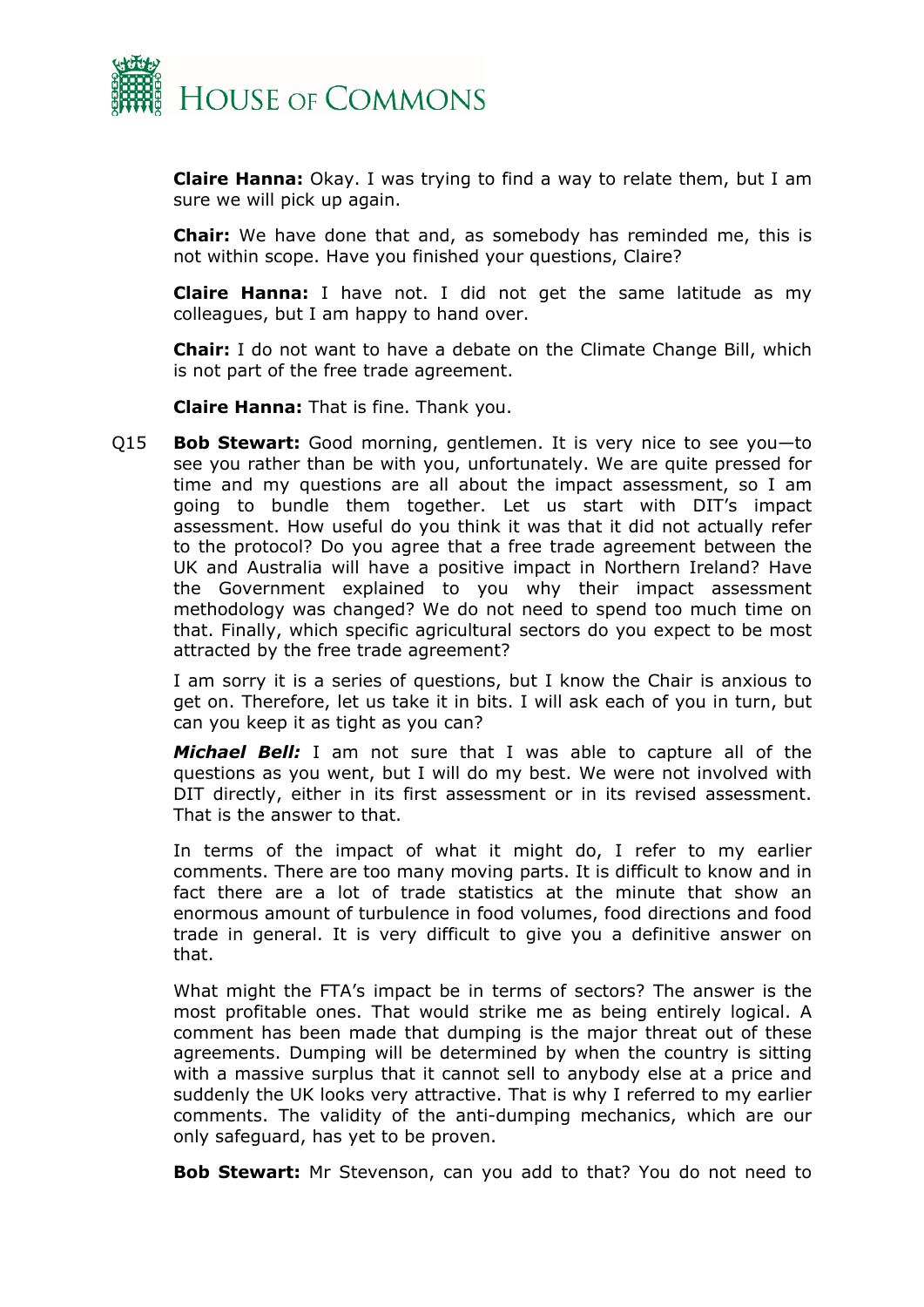

repeat it, of course.

*Ian Stevenson:* In terms of the usefulness of the impact assessment, when you look at some of the issues within it, there are a number of concerns that would come across my way in terms of agriculture. It is summarised in the DIT assessment for Australia that it envisages a reduction in primary agriculture of £94 million and semi-processed foods by £225 million, with resources moving from those sectors to others where returns are likely to be higher. To me, that gives me immediate concerns that there is going to be a recognised impact of these deals, in terms of potential displacement and erosion of competitiveness of our industry within our home market. That causes me some concerns.

In terms of the impact in Northern Ireland, as has already been said today, we are a major element of the UK's food security. That has been recognised by the UK Climate Change Committee. I do not want to invoke the climate again, but it is one of the key discussion points at the moment around the future shape and structure of Northern Ireland agriculture and where we should focus our efforts.

Like Michael, I do not have a huge amount to say in terms of their changing of the methodology. I will make a final point. In terms of sectors to be most impacted by FTAs, we are a trading nation ourselves, particularly in the red meat business. The red meat business is, effectively, a disassembly business. You break down a carcass into all of its component parts and try to sell those component parts to the highest paying markets possible.

If the UK market looks more attractive for certain components, it is likely to attract more trade in that direction. That is how trade works. You try to get the maximum possible revenue for every component of that carcass that can be sold, wherever that might be in the world. As I say, the fresh chilled market is on our doorstep in the UK. We export components to different parts of the world. We send feet to Ghana and tongues to Japan. There are various elements of the carcass that attract higher markets in certain parts of the world. That is how trade works. If the UK looks attractive for certain cuts, that can attract trade in the future.

**Victor Chestnutt:** I want to agree with a lot of my colleagues on that. The specific agri-sectors that we would see being affected by these trade deals, as Ian said there, would be the red meat sector and, with the New Zealand trade deal, if it gets ratified, the sheep and dairy sectors. Because of our ability to grow grass, we tend to be a grassland-based system. Those are our main products. Anything that comes into the UK to weaken our main marketplace would be a concern of ours.

Also, Claire mentioned, and maybe it was not picked up a bit, the protocol. The protocol was sold to Northern Ireland as giving us the best of both worlds, but the fact is that our produce cannot be sold on an EU trade deal, so we are limited to UK trade deals. In the case of divergence,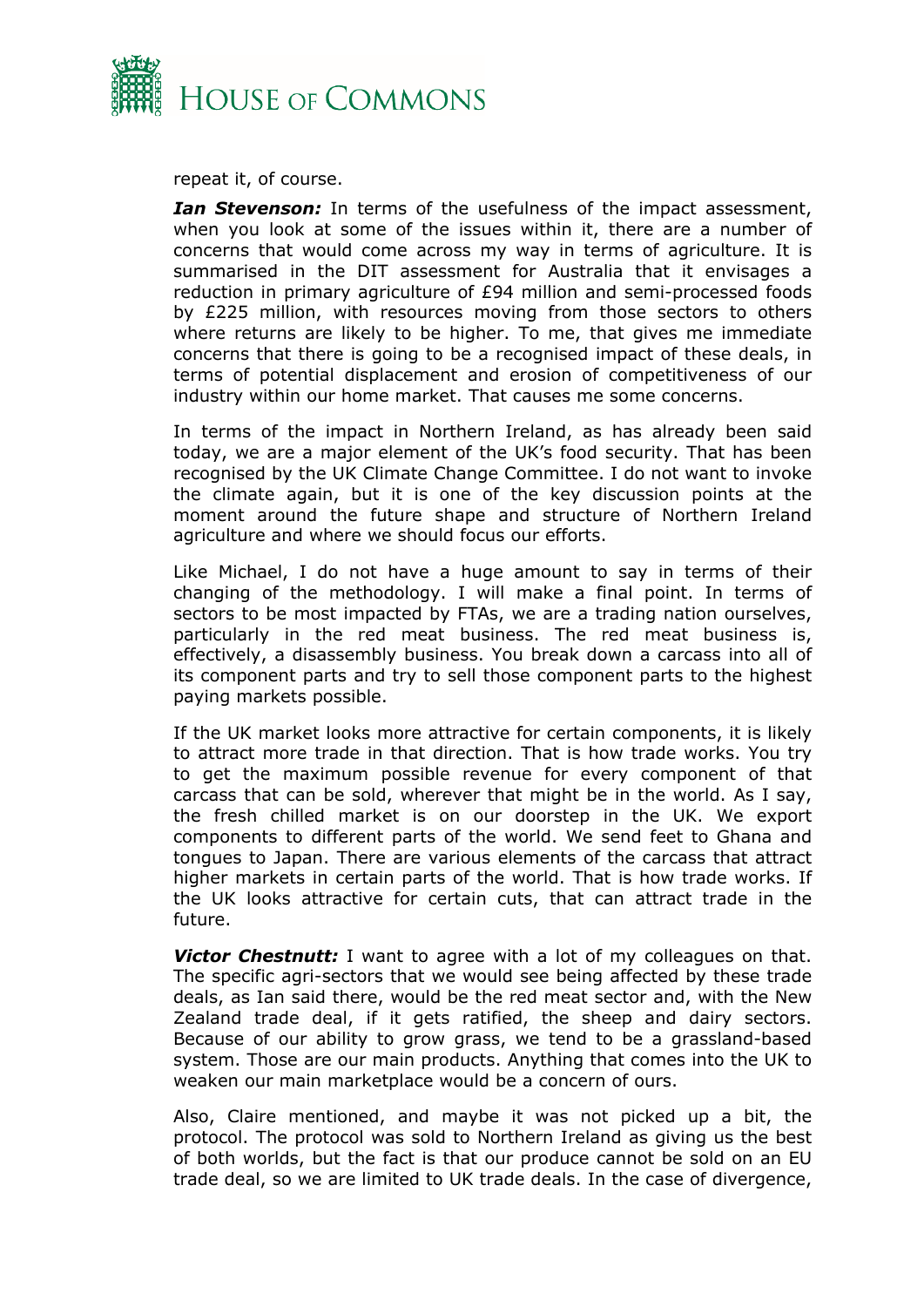

our products will be a slightly different standard than those of the UK. Does that freeze us out of the UK trade deals or leave us at a production price disadvantage with the UK?

We are concerned that we could be left in no man's land, as we are in some instances of—and I am going into protocol stuff—plant protection products, animal medicines and that, where the EU authorisation does not cover us, nor the UK. That is a concern going forward—that we cannot access both EU and UK free trade deals or trade deals.

Q16 **Stephen Farry:** I am going to resist getting sucked into climate, but just to say to all three of you that I am happy to discuss privately issues around the climate Bills in another forum. For now, I wanted to focus on the issues of food standards and animal welfare. There are probably just two broad questions to put to all three of you in that regard. The first question relates to the chapters regarding animal welfare and antimicrobial resistance in both of the free trade agreements, and seeking your views on that and any concerns you have arising from that.

The second one relates to SPS rules and your comments on that angle in the trade deals. I suppose that you can look at that in two different ways. To what extent does Northern Ireland's potential desire to stay aligned to the European Union SPS rules complicate our future relationship with Australia and New Zealand? Looking at it from a different perspective, to what extent does the approach that the UK Government have taken to SPS in those deals, in terms of a lighter-touch approach to SPS, constrain our ability to do an SPS deal with the European Union, which may well be a bigger priority, in terms of export markets for Northern Ireland, given the EU is still by far our largest export market?

*Michael Bell:* Thank you for the question. That is, again, a very difficult set of questions to give definitive answers to. The first comment I would make is that there are about 30 recognised food standards globally, so there is a huge disparity in them. Interestingly, Australia and New Zealand have a dual mandated FSA, which covers both countries. It is one of the unique set-ups in the world.

AMR is something that we, as an industry, are working very hard on and making progress on. That is not something that we can easily communicate with the consumer. The fear then is that the consumer is presented with two different products on the shelf at two different price points, without knowledge of the integrity platform that has gone into making that product, which leads to the price differential. That is a real issue going forward.

The other comment I would make is that there is not yet widespread recognition that the UK has become a dual food standards marketplace. In GB, food will be made to UK standards. In Northern Ireland, food will be made to EU standards and has a frictionless right to be placed on the GB market, ergo there are now two standards operating in GB. That has significant impacts for the GB industry as well as the Northern Ireland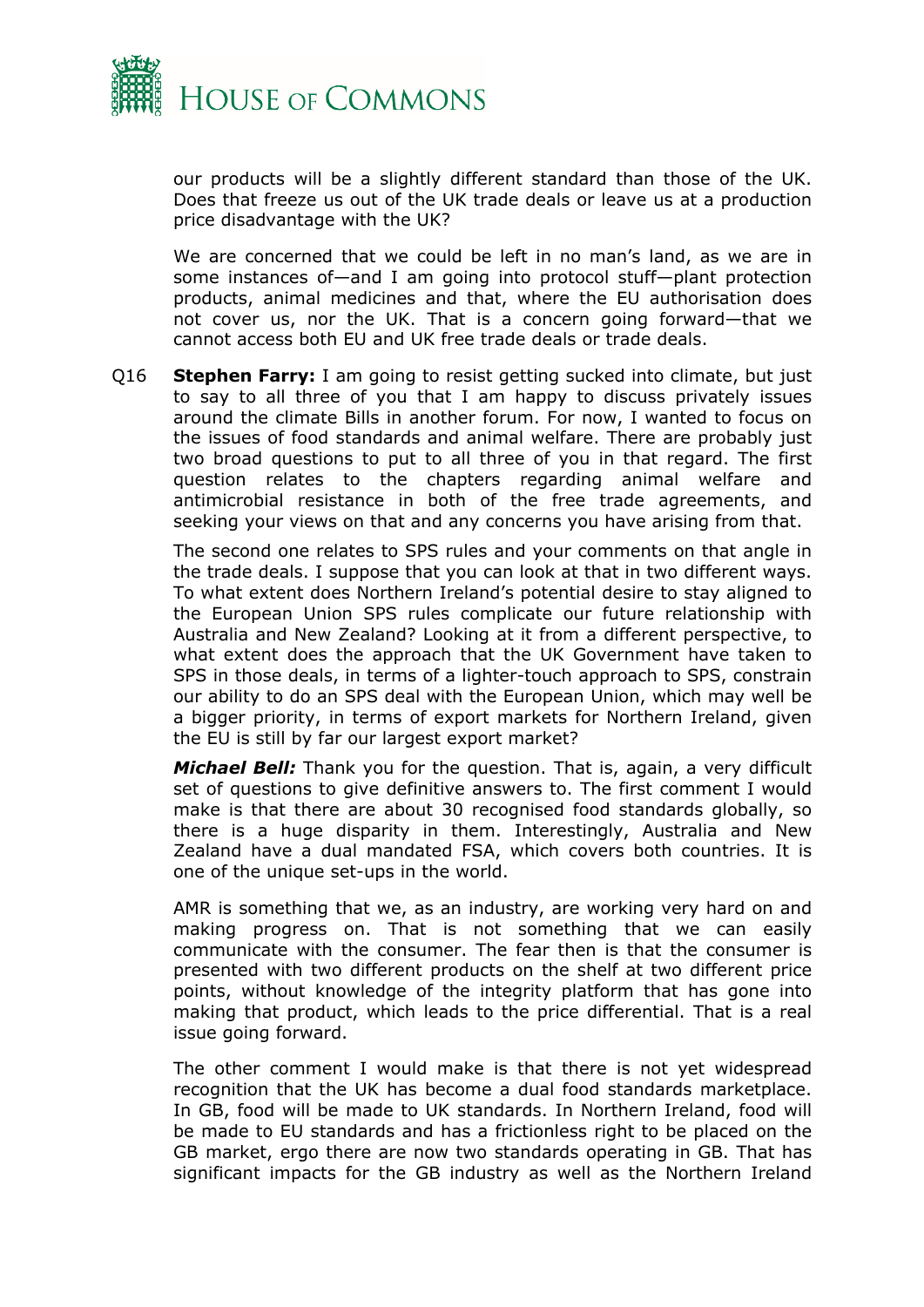

industry, a point I have been making to regulators and politicians for quite a number of years now.

*Victor Chestnutt:* We need that climate change discussion with you and your party sooner rather than later after last night's developments. Anyhow, that is another issue.

You mentioned antimicrobials. We are part of the UK's RUMA— Responsible Use of Medicines in Agriculture Alliance. We have come a long way and we see this being undermined somewhat by some of these trade deals. I am going to take it right back to basics and farm gate. We can draw analogies from covid. What did we do? We reduced crowds. In Northern Ireland, our average farm would have probably around 100 animals. We have just a handful with over 1,000 animals. In Australia, I am told that 40,000 to 50,000 feedlots is not uncommon. It goes with the scale that you need more antibiotics to keep a system like that going than you do in the smaller systems.

We have more individual care of animals and less antibiotic use. We have banned feeding any antibiotics for blanket causes. Years ago, it used to be the norm that, if you had a problem, you just put something in the feed. We do not do that here in Northern Ireland. We have that individual treatment. Our strapline is "As little as possible, but as much as necessary" on our antibiotic usage. In Northern Ireland we are striving to cut that use. We have cut that use and we are already on that page.

On the SPS rules, yes, that is really concerning as to where this would take place. It would suit us in agriculture to have the same SPS rules across Europe and the UK, but I can certainly understand why the UK maybe does not want to be tied in that, because it holds it back in some ways. That complicates the relationship that we have in Northern Ireland. To come back to you again, we were promised the best of both worlds, but, in many instances, we can be left in no man's land. That is what we need to guard against.

We go back to our start: we produce enough food to feed 10 million. We are a region within the UK that—if you count the UK market as an export, even though it is an internal country trade—has to export about 80% of our produce, so we are skilled in that and our processors are skilled in that. Any variance in SPS rules can provide difficulties for them and restrict the number of places we can go.

There is another thing it can do, and we have seen this in the organic egg sector. Some of the packers now that are packing eggs can sell them quite legally in the UK and they cannot sell them in their own town, where they are produced, simply because of rules. If they go to the EU standard, which is higher, they price themselves out of the UK market. Rather than them being able to fulfil both marketplaces, because of the rules it leaves them having to pick: "Do we want to go to our own local town and the EU, or do we want to go for the UK market?" This is unacceptable.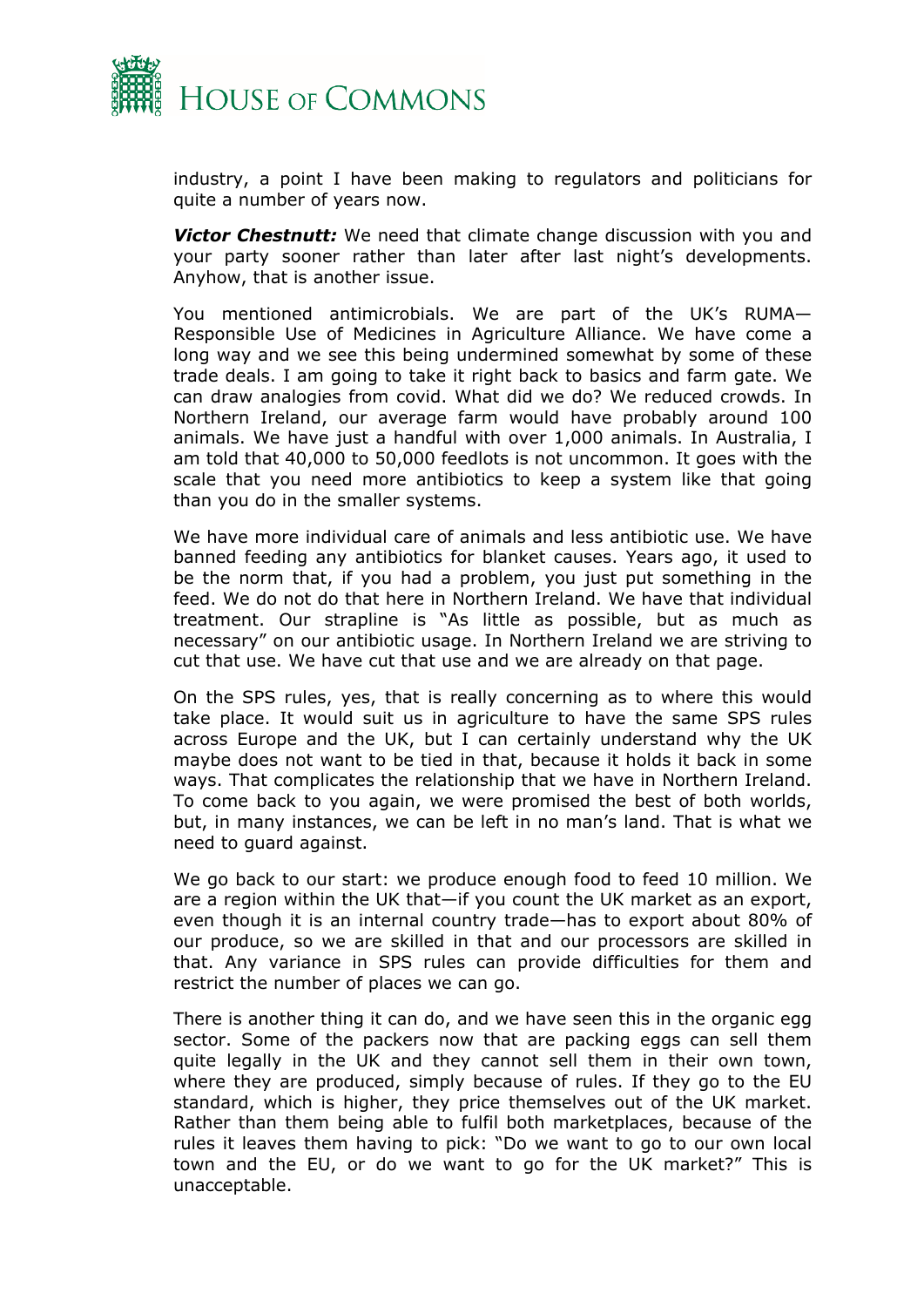

*Ian Stevenson:* When it comes to standards, I was part of a UK red meat industry Government delegation that was taken out to New Zealand in 2018 by the Foreign and Commonwealth Office. One of the eyeopening things for me at that stage was how well Government and industry work quite closely together in that region to enable their participation in international markets. When it came to standards, it was a case of, "What standards do we absolutely necessarily have to do, in terms of enabling our participation in those markets?", but not necessarily having to go beyond that.

Within the UK, and indeed the European Union, we tend to go an awful lot beyond what the basic legal requirement is when it comes to servicing customers. A lot of our standards are driven by customer expectations, particularly through the retail trade. We have a lot of independent quality assurance schemes. We have other necessary standards, costs and things built into our system, but that is designed around customer expectations. The concern is that, as we move forward, those sorts of voluntary standards—I suppose they have become the norm now—that are part of doing business within our major markets will start to be undermined. That is a concern that we would have, from the context.

We are doing an awful lot of work on antimicrobial resistance at the moment. We run a quality assurance scheme here in Northern Ireland. We are training 12,000 farmers at the minute in the responsible use of antimicrobials, so we take our responsibilities very highly in that regard.

I do not want to say anything more in relation to SPS rules, but the divergence piece that Michael mentioned is a very important issue, certainly for our red meat industry. I know that is something that is being discussed quite actively with the UK Food Standards Agency at the minute, around its operational transformation programme on how Northern Ireland will, effectively, be undermined competitively. We will potentially have to operate to a slightly higher standard than the rest of the UK. That is the nature of the situation that we find ourselves in at the moment.

Q17 **Sir Robert Goodwill:** I should declare that I am a farmer myself, but we are not in lamb or beef production at home. Stephen has talked about the health status of imported food, but many people in the United Kingdom are very concerned about animal welfare. With very large sheep stations, particularly in Australia, what are the chances of a ewe that is having difficulty lambing being attended to by a farmer? There is flystrike, foot rot and all those other things that happen to sheep. Mr Stevenson, are you concerned that we could be undermined by production methods that do not have the same high levels of animal welfare that you can have on a small farm where the farmer sees every sheep every day?

*Ian Stevenson:* That is one of the key points. From a Northern Irish context, the vast majority of our farms are small or very small. They are family businesses. Livestock almost become part of the family on a lot of these farms; they are seen on such a regular basis. Often, animals are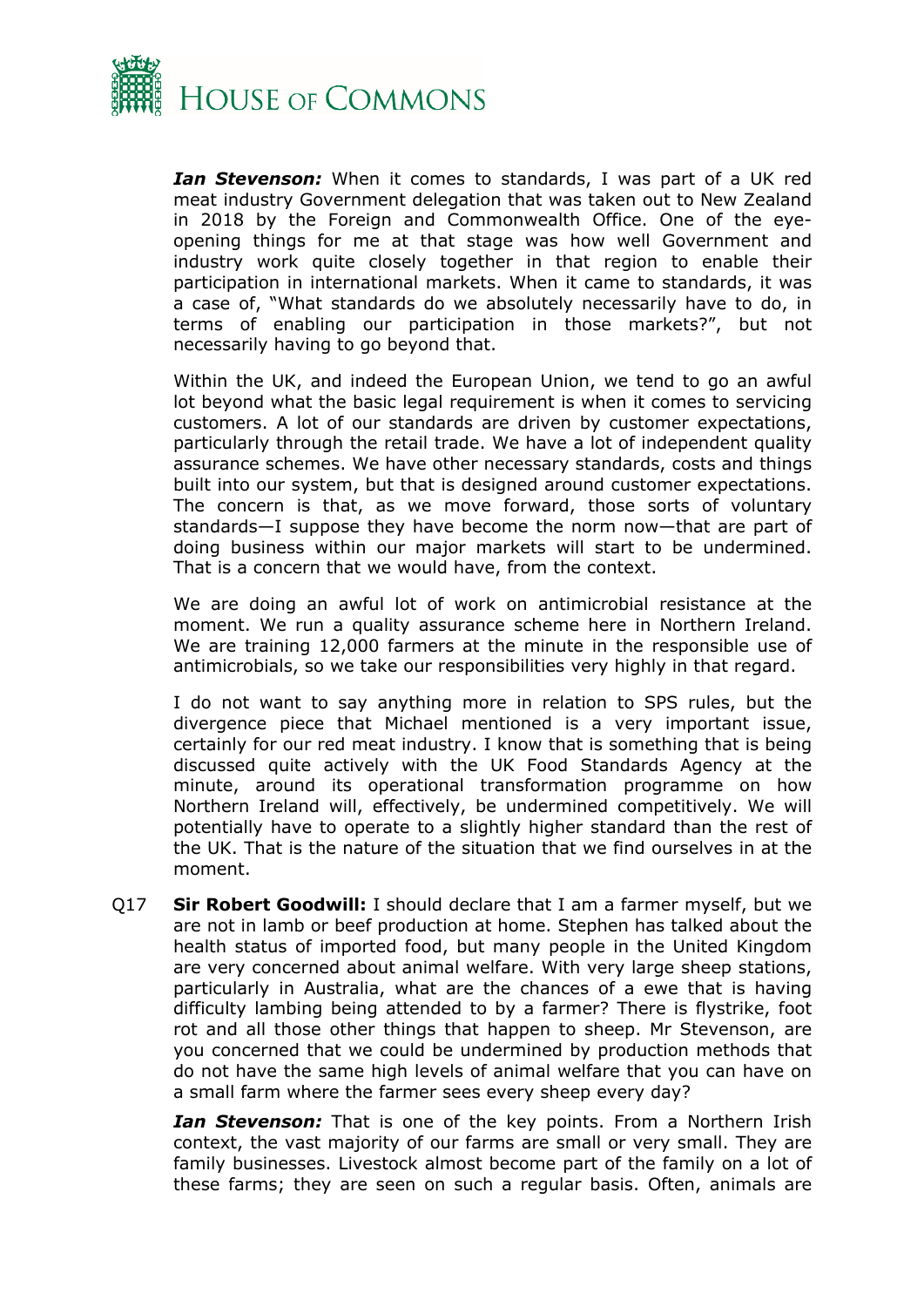

probably looked after better than the people themselves who are running the farms, because they take such pride in their livestock system. We would say that we have some of the highest welfare standards in the world. Our track record would demonstrate that.

It comes down to an issue almost of competitiveness and scale. We do not operate the scale of businesses that we see on the international scene, particularly in countries like Australia and New Zealand. We do not have the scope. We are operating much higher labour units, in terms of the numbers of livestock that individual farmers would be looking after here in Northern Ireland. There would be much fewer livestock per labour unit than Australia and New Zealand. There are very different systems, breeds and approaches to farming.

It is something that certainly is flagged up with us by our producer members and those participating in quality assurance schemes, saying, "Are we competing on a level playing field when it comes to these issues?" We have very high costs in the UK, in terms of buildings, machinery and other regulatory costs, not just the welfare components. Those are key debate points when it comes to discussing these issues with our members.

Q18 **Sir Robert Goodwill:** It is nice to see you again, Victor. Ian said earlier that the UK market is very attractive, particularly for lamb and beef, at the moment. Could I suggest one of the reasons for that is some of the scare stories put around by the farmers' unions regarding Brexit and the effect on the lamb price particularly of not having a trade agreement? Maybe farmers' unions have been guilty of crying wolf. Is there some suggestion that possibly in this situation, given that the quota of lamb, particularly from New Zealand, has never been filled, maybe we can live with this competition, particularly given the seasonality of lamb production?

**Victor Chestnutt:** You are right. While trade keeps very good in Asia, this trade deal will have minimal effect on Northern Ireland. We need some in that trough in the year to fulfil that out. You have to ask yourself, if New Zealand never filled that quota, why it was not happy with the quota it already had. Why did it ask to get this completely opened? That is the danger.

They will ask for that so that, if anything happens in the marketplace they are supplying and that takes a wobble, they are going to send it all to the UK. Then it will be a flood all of a sudden. We are in a world where food is needed. We are in a world where food is scarce. With the trade going, there is not much difference between the prices over here now—it is not like it was a few years ago—and the other side of the world. Our concern is that we have dropped all those safeguards, and rather than opening the door slowly to let it in, we will flood ourselves out, and that by the time these safeguards come into play, we will be out of business. That is what we are worried about. We are not saying that this is going to wipe us out immediately.